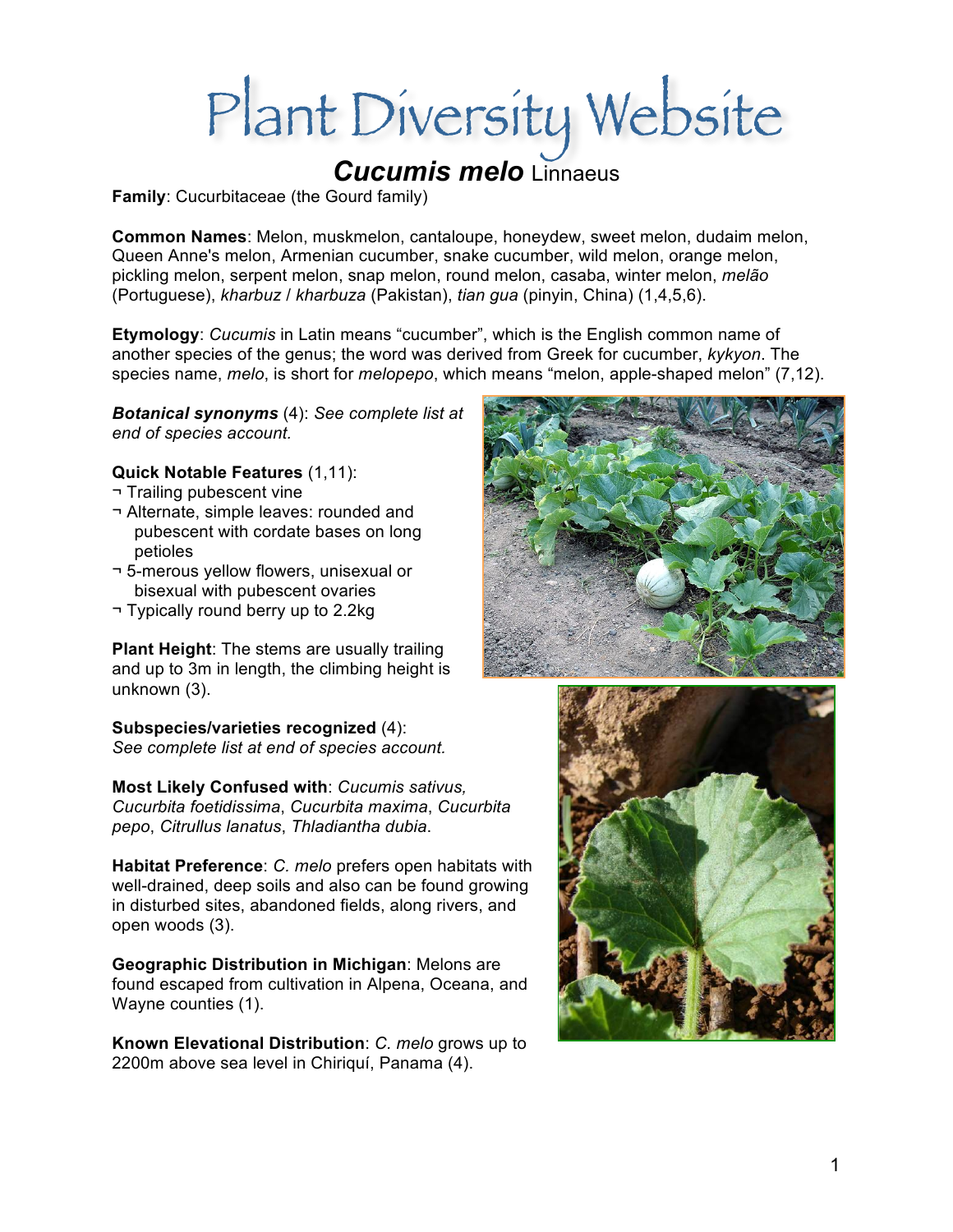**Complete Geographic Distribution**: Native to East Africa (3). In North America, *C. melo* is



found escaped in the USA in AL, AR, CA, CT, FL, GA, IL, KS, KY, LA, MA, MI, MO, MS, NC, NH, NM, NV, NY, OH, OK, PA, RI, SC, TX, UT, VA, WI, WV; and in Ontario, Canada (5). Historical records show that the species first arrived in Europe on trade routes in the 1200's (8). The melon was introduced to the eastern Mediterranean region and to west Asia before 2000 BC. *C. melo* is now cultivated in tropical and warm temperate regions throughout the world (3).

**Vegetative Plant Description**: *C. melo* is an annual trailing vine with pubescent

striated stems, lacking stipules, bearing unbranched tendrils at the base of the 4-12cm long petioles. The leaves are simple and alternate, nearly round, basally cordate, and may have 3-7 shallow palmate lobes. The blades are 6-15cm both broad and long (occasionally up to 20cm), undulate-dentate, with pointed hairs on both sides, and palmate venation (1,3,11,13,15).

**Climbing Mechanism**: Melons use their tendrils to climb over structures or other vegetation (11).

**Flower Description**: The flowers of *C. melo* can be gynoecious (only female flowers), monoecious (male and female flowers), or perfect. The axillary flowers are borne on 0.5-4cm long pedicels and produce nectar. The campanulate calyx has 5 linear lobes, 0.3-0.8cm in length, and is covered in pubescence; the lobes are 0.2-0.4cm long. The 5 parted corolla is yellow, each lobe 0.3-2.4cm long x



0.2-2cm wide, and apically obtuse. The hypanthium is broader at the apex and 0.7-0.8cm long. Staminate flowers are solitary or fascicled, bearing 3 free stamens, of which two bear 2-celled



anthers and one a 1-celled anther. Pistillate flowers are solitary, bear staminodes, an inferior ovary topped by a short style (1-2mm long) and 3 lobed stigma (2-2.4mm long). The ellipsoid ovary is densely pubescent with white hairs, and is 0.4- 1.1cm long (3,9,11,13).

**Flowering Time**: In California, the species blooms from March to September. Flowers remain open for just one day (3,17).

**Pollinator**: The flowers are open-pollinated by insects, mainly bees, and capable of selfpollination (3). The squash bee (*Peponapis pruinosa*) and honey bee (*Apis mellifera*) are considered effective pollinators and collect pollen and nectar from the flowers (14,16).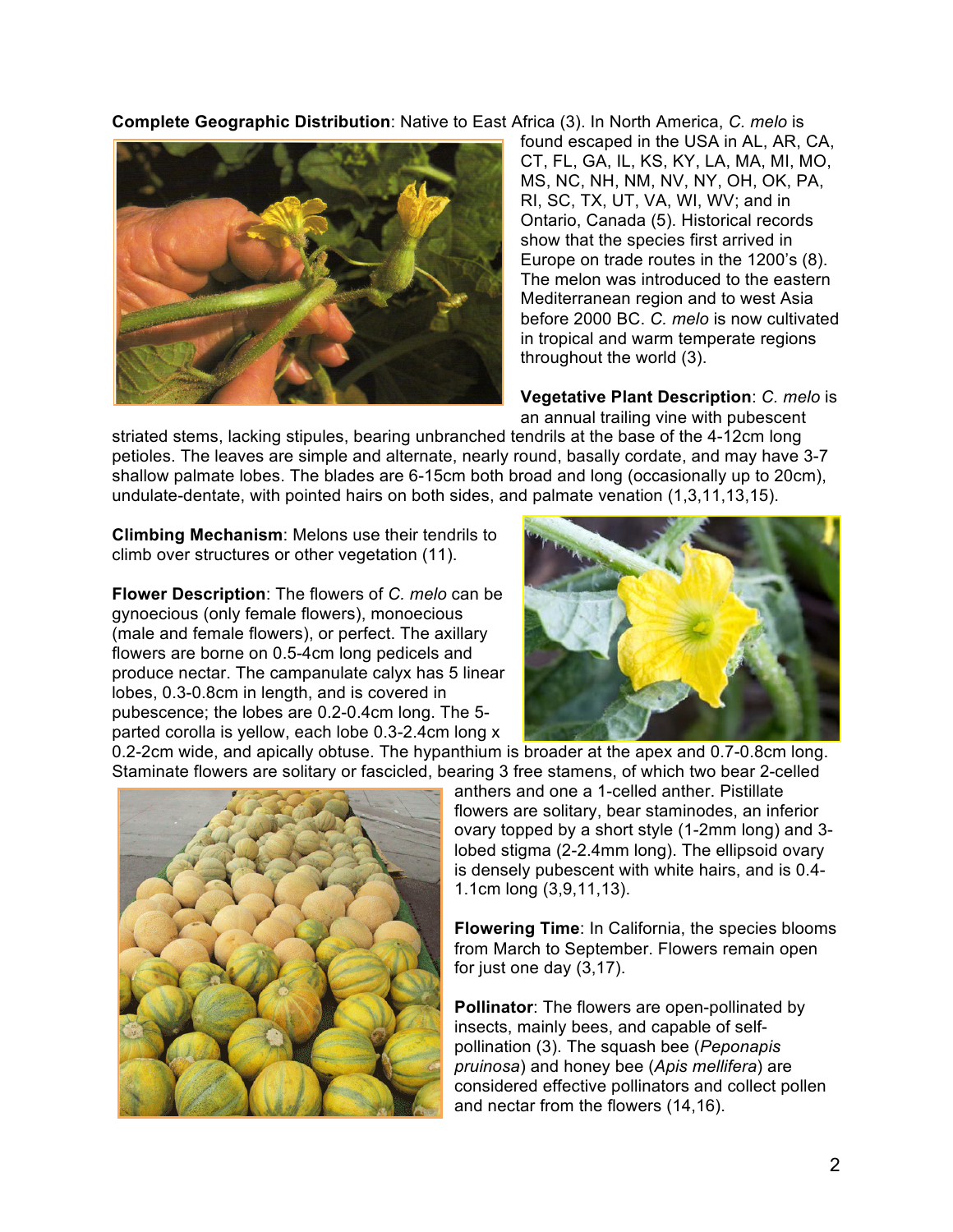**Fruit Type and Description**: The melon fruit is a fleshy berry that is round to ellipsoid, hairy during its early development, and smooth to reticulate at maturity. Melons are highly variable in color, showing shades of yellow, green, orange, white, and often mottled or striped; the flesh is also variable and usually yellow, orange, pink, white, or green. Melons weigh 0.4-2.2kg, bear many seeds and can taste and smell sweet, or not (1,3,11).

**Seed Description**: The smooth seeds are elliptic and flattened, 0.5-1.2cm long x 0.2-0.7cm broad; they germinate epigealy. The seeds are rich in lipids, protein, and contain 24 fatty acids (3,18).

**Dispersal Syndrome**: The fruits are consumed by animals, such as birds, that spread the seeds; the seeds also can be transported by water. Due to the agricultural importance of melons, much of the dispersal is attributed to escapes (19,20).

**Distinguished by**: *Cucumis sativus* is differentiated by its acute leaf apex, which is round in *C. melo*. Also, the mature ovary and fruit of *C. sativus* are glabrous and warty (pubescent during development), turning into the commonly known cucumber, while *C. melo* has a hairy, smooth ovary in the young fruit. Species of *Cucurbita* also produce yellow flowers, but at least twice the size (>5cm long x 5cm wide) than those of *C. melo,* and *Cucurbita* tendrils are branched. *Cucurbita foetidissima* has triangular leaves that point upwards, and the whole plant smells foul when bruised. *Cucurbita maxima* has similarly shaped leaves, but usually larger (15-25cm long and broad) than *C. melo* (only to 15cm) and are borne on longer petioles (15-20cm long). The stigmas of *Cucurbita maxima* flowers are bifid, versus simple in *C. melo*. *Cucurbita pepo* leaves are usually deeply palmately lobed and apically acute, at most shallowly palmately lobed in *C. melo*. *Citrullus lanatus* (watermelon) has deeply pinnately lobed leaves, branched tendrils, solitary staminate flowers (vs. grouped in *C. melo*), and 3-lobed stigmas. *Thladiantha dubia* has tubers the size of small potatoes, the hairs are hooked (pointed in *C. melo*), the plants are always dioecious, the stigmas are bifid, and the fruit is hairy even at maturity (1,11).

#### **Other members of the family in Michigan**

(number species): Citrullus (1), *Cucumis* (1), *Cucurbita* (3), *Echinocystis* (1), *Sicyos* (1), *Thladiantha* (1) (source 1).

**Ethnobotanical Uses**: The fruit is widely consumed for its juice and flesh, and can be dried and made into a powder for cooking. Edible oil can be extracted from the seeds. The flowers are expectorant and induce vomiting. The fruits are used medicinally to promote skin hydration, to treat light burns and scrapes, and as a stomach tonic. The



seeds are cough suppressant, fever reducer, and a digestive aid. A seed powder is mixed with water and used as a vermifuge. The roots are diuretic and induce vomiting. *C. melo* seedlings are toxic (6). An extract from melon has anti-inflammatory and antioxidant properties (10).

**Phylogenetic Information**: The genus *Cucumis* is included in the Cucurbitaceae family, which is in the Cucurbitales order, part of the Rosid I clade of Core Eudicots. Six other families are part of the order Cucurbitales: Anisophylleaceae, Corynocarpaceae, Coriariaceae, Tetramelaceae (closest to Cucurbitaceae), Datiscaceae, and Begoniaceae. Members of the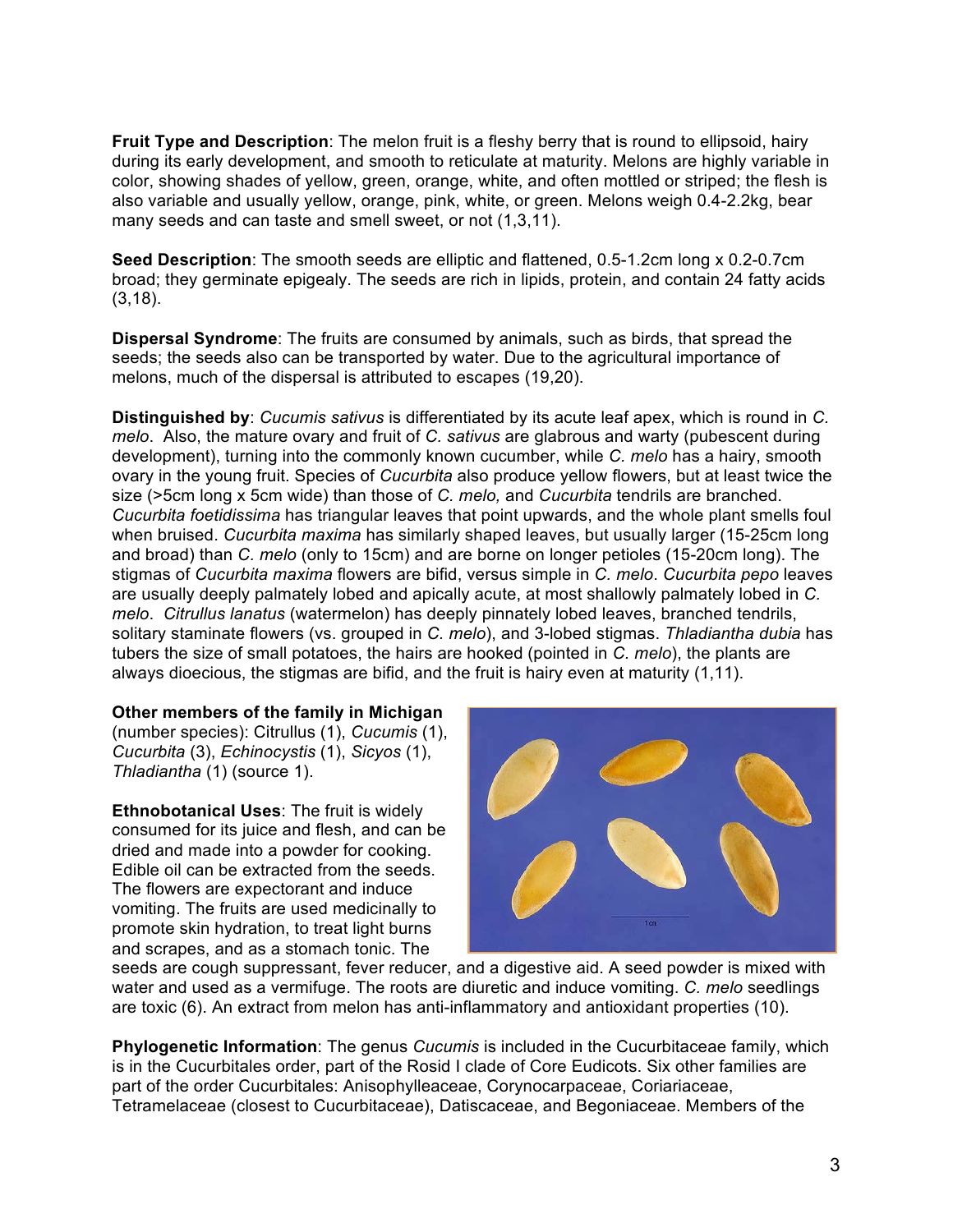Cucurbitaceae are found in tropical, subtropical, and warm temperate climates throughout the world and are very important economically. The family also includes pumpkin, squash, watermelon, and cucumber (2). *C. melo* is considered the most diverse species within the genus *Cucumis*, showing wildly diverse fruit morphologies (8).

**Interesting Quotation or Other Interesting Factoid not inserted above**: *C. melo* var. *dudaim* is considered a noxious weed in Arizona, California, and by the Southern Weed Science Society. Common names for the variety are dudaim melon, Queen Anne's melon, Armenian cucumber, and snake cucumber (5).

Sex expression in *C. melo* plants is influenced by ethylene production: "*C. melo* plants of a gynoecious sex type that normally produce only pistillate (female) flowers, when grown with hypobaric ventilation to facilitate removal of endogenous gases by diffusion, produced perfect (hermaphroditic) flowers" (9).

The common name cantaloupe was given after the city Cantalupi, near Rome, in the 1400's. Snake melon is one of the non-sweet varieties of *C. melo*, and it is consumed raw, cooked, or pickled. In 2002, China was the largest producer of *C. melo*, and total world production was 22 million tons. While a single plant can bear 30-100 flowers, it will only produce 3-6 melons (3).

## **Literature and websites used**:

- 1. *Michigan Flora Online*. A.A. Reznicek, E.G. Voss, & B.S. Walters. February 2011. University of Michigan. Web. April 19, 2013. http://www.michiganflora.net/species.aspx?id=880.
- 2. Stevens, P.F. Angiosperm Phylogeny Website. Version 12, July 2012. http://www.mobot.org/MOBOT/research/APweb
- 3. Grubben, G.J.H. 2004. *Plant Resources of Tropical Africa: Vegetables (PROTA 2), Vol. 2.* PROTA. Accessed on Google Books.
- 4. Tropicos.org. Missouri Botanical Garden. 19 April 2013 <http://www.tropicos.org/Name/9200439>
- 5. USDA, NRCS. 2013. The PLANTS Database (http://plants.usda.gov, 04/19/2013). National Plant Data Team, Greensboro, NC 27401-4901 USA.
- 6. Plants For A Future, 1996-2012. Accessed: 19 April 2013. http://www.pfaf.org/user/Plant.aspx?LatinName=Cucumis+melo
- 7. Mahoney, K. 2002-2013. Latdic. http://www.latin-dictionary.net/
- 8. Stepansky, A., I. Kovalski, & R. Perl-Treves 1999. Intraspecific classification of melons (*Cucumis melo* L.) in view of their phenotypic and molecular variation. *Plant Systematics and Evolution* 217(3-4): 313-332.
- 9. Byers, R.E., L.R. Baker, H.M. Sell, R.C. Herner, & D.R. Dilley 1972. Ethylene: a natural regulator of sex expression of *Cucumis melo* L. *PNAS* 69(3): 717-720.
- 10. Vouldoukis, I., D. Lacan, C. Kamate, P. Coste, A. Calenda, D. Mazier, M. Conti, & B. Dugas 2004. Antioxidant and anti-inflammatory properties of a *Cucumis melo* LC. extract rich in superoxide dismutase activity. *Journal of Ethnopharmacology* 94(1): 67-75.
- 11. Lu, A. & C. Jeffrey 2011. *Flora of China, Vol. 19: 1. Cucurbitaceae.*  http://www.efloras.org/florataxon.aspx?flora\_id=2&taxon\_id=200022613
- 12. Robert W. Freckmann Herbarium 2013. *Cucumis melo* L. University of Wisconsin, Stevens Point. http://wisplants.uwsp.edu/scripts/detail.asp?SpCode=CUCMEL
- 13. Hu, S. 2005. *Food plants of China*. China: Chinese University Press. Accessed on Google Books.
- 14. Woodcock, T.S. 2012. *Pollination in the agricultural landscape: best management practices for crop pollination*. NSERC-CANPOLIN, University of Guelph. http://www.pollinator.ca/canpolin/images/PDF\_Melons.pdf
- 15. Zomlefer, W.B. 1994. *Guide to Flowering Plant Families*. Chapel Hill: The University of North Carolina Press.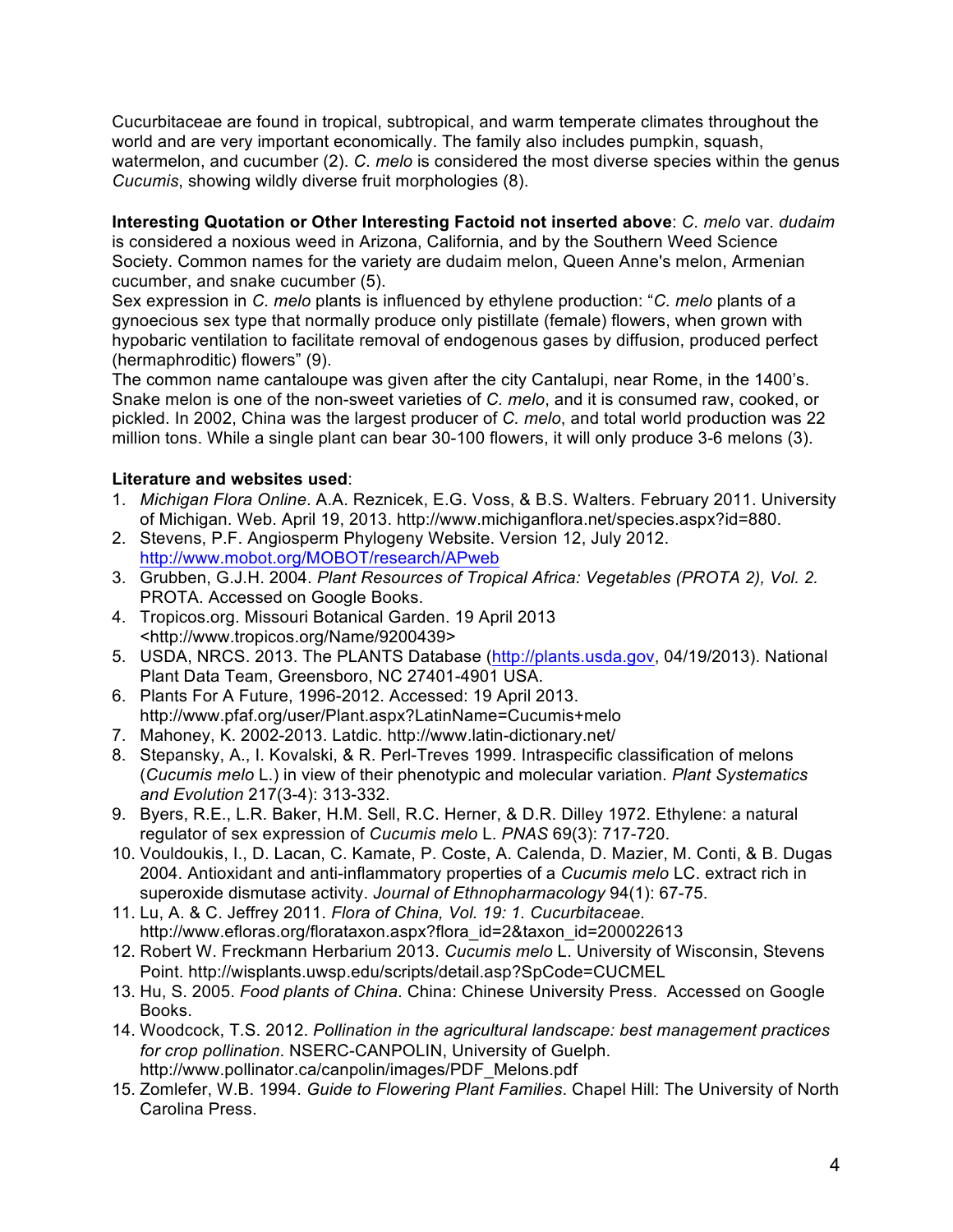- 16. de la Hoz, J.C. 2007. Bee (*Apis mellifera*, Hymenoptera: Apoidea) visitation to cantaloupe *Cucumis melo* (Cucurbitaceae) flowers in Panama. *Rev. Biol. Trop.* 55(2): 677-680.
- 17. Calflora: Information on California plants for education, research and conservation. [web application]. 2012. Berkeley, California: The Calflora Database [a non-profit organization]. Available: http://www.calflora.org/ (Accessed: April 22, 2013).
- 18. de Melo, M.L.S., N. Narain, & P.S. Bora 2000. Characterization of some nutritional constituents of melon (*C. melo* hybrid AF-522) seeds. *Food Chemistry* 68(4): 411-414.
- 19. Sebastian, P., H. Schaefer, I.R.H. Telford, S.S. Renner, & B.A. Schaal 2010. Cucumber (*Cucumis sativus*) and melon (*C. melo*) have numerous wild relatives in Asia and Australia, and the sister species of melon is from Australia. *PNAS* 107(32): 14269-14273.
- 20. Schaefer, H., C. Heibl, & S.S. Renner 2009. Gourds afloat: a dated phylogeny reveals an Asian origin of the gourd family (Cucurbitaceae) and numerous oversea dispersal events. *Proceedings of the Royal Society B* 276(1658): 843-851.

### **Image Credits (all used with permission):**

- 1. Image of habit courtesy of Lionel Rich http://commons.wikimedia.org/wiki/File:Melon\_plant.jpg
- 2. Image of leaf courtesy of Forest and Kim Starr Plants of Hawaii http://luirig.altervista.org/cpm/albums/bot-hawaii46/02877-Cucumis-melo.jpg
- 3. Image of male and female flowers courtesy of Howard Garrett, Dirt Doctor http://www.dirtdoctor.com/Cantaloupe\_vq2821.htm
- 4. Image of flower courtesy of O.M. Montiel (Tropicos) http://www.tropicos.org/Image/100162654
- 5. Image of melon varieties courtesy of Bountiful Gardens and Harvest Sensations Blog (Weiser family farms melons)-harvestsensations.blogspot.com
- 6. Image of seeds courtesy of Steve Hurst @ USDA-NRCS PLANTS Database http://plants.usda.gov/java/largeImage?imageID=cume\_002\_ahp.tif

**Primary Author**: Cristine V. Santanna with revisions and editing by Robyn J. Burnham.

#### © Robyn J. Burnham

For additional information on Michigan Plant Diversity species accounts, please contact Robyn J. Burnham via email: rburnham"at"umich.edu

#### **Botanical Synonyms**:

- *Bryonia callosa* Rottler
- *B. callosa* Wall. *Cucumis acidus* Jacq.
- *C. agrestis* Grebensc.
- *C. alba* Nakai
- 
- *C. ambigua* Fenzl ex Hook. f. *C. arenarius* Schumach. & Thonn.
- *C. aromaticus* Royle
- *C. aspera* Sol. ex G. Forst.
- *C. bardana* Fenzl ex Naudin
- *C. bisexualis* A.M. Lu & G.C. Wang
- *C. bucharicus* Hort. ex Steud.
- *C. campechianus* Kunth
- *C. cantalou* Hort. ex Steud.
- *C. cantalupensis* Haberle ex M. Roem.
- *C. cantalupo* (Ser.) Haberle ex Rchb.
- *C. chate* Hasselq.
- *C. chinensis* Pangalo
- *C. chito* Morren
	- *C. cicatrisatus* Stocks
	- *C. cognatus* Fenzl ex Hook. f.
	- *C. collosus* Cogn.
	- *C. conomon* Thunb.
	- *C. cubensis* Schrad.
	- *C. deliciosus* Salisb.
	- *C. dudaim* L.
	- *C. eriocarpus* Boiss. & Noë
	- *C. erivanicus* Hort. ex Steud.
	- *C. eumelo* Pangalo
	- *C. flexuosus* L.
	- *C. jamaicensis* Bertero ex Spreng.
	- *C. jucunda* F. Muell.
	- *C. laevigatus* Chiov.
	- *C. luzonicus* Blanco
	- *C. maculatus* Willd.
	- *C. maltensis* Ser. ex Steud.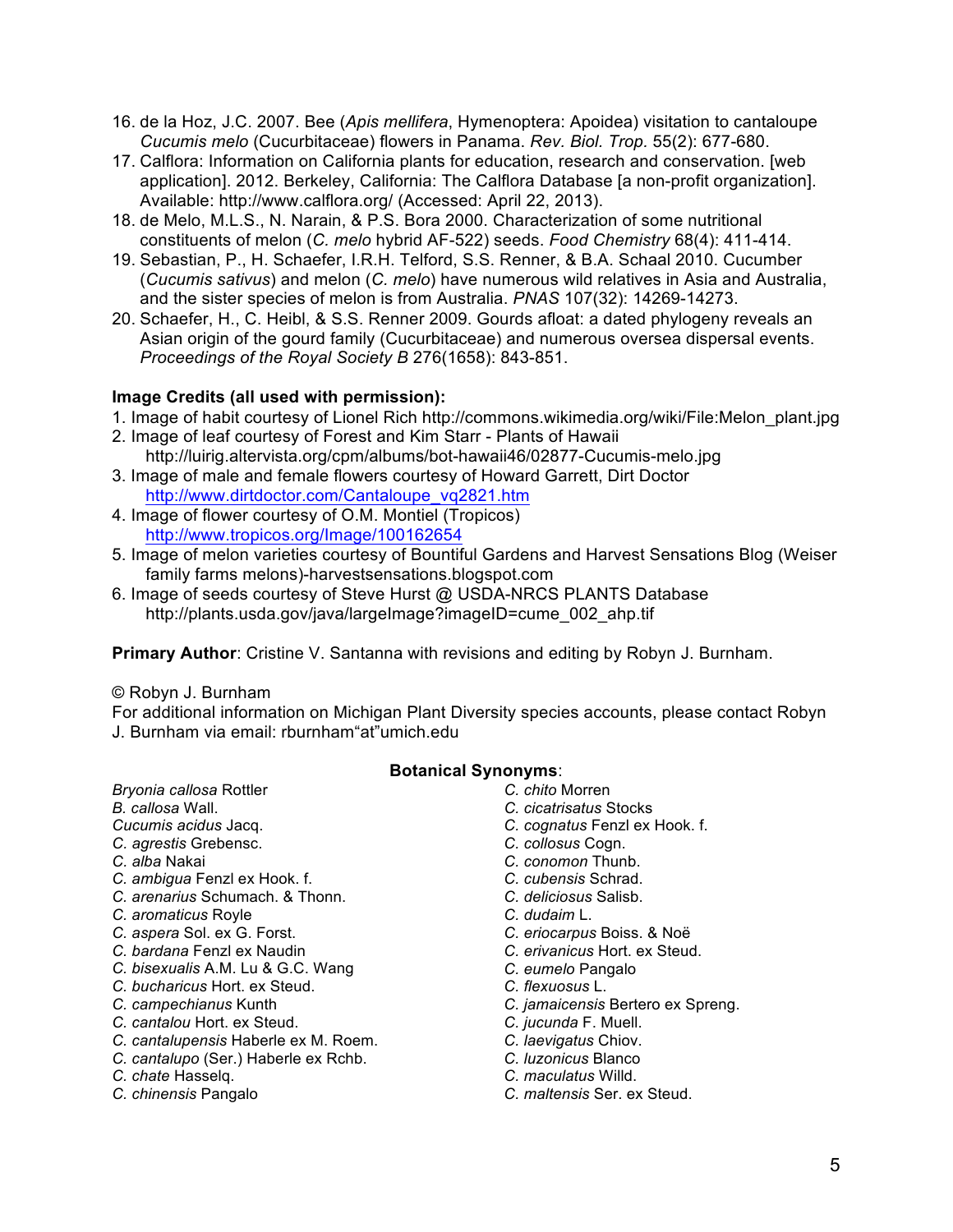- *C. microcarpus* (Alef.) Pangalo
- *C. microsperma* Nakai
- *C. momordica* Roxb.
- *C. moschatus* Gray
- *C. odoratissimus* Moench
- *C. officinarum-melo* Crantz
- *C. pancheranus* Naudin
- *C. pedatifidus* Schrad.
- *C. persicus* (Sageret) M. Roem.
- *C. picrocarpus* F. Muell.
- *C. pictus* Jacq.
- *C. princeps* Wender.
- *C. pubescens* Willd.
- *C. pyriformis* Roxb. ex Wight & Arn.
- *C. reflexus* Zeih ex Seringe in de Candolle
- *C. reginae* Schrad
- *C. reticulatus* Hort. ex Steud.
- *C. saccharinus* Hort. ex Steud.
- *C. schraderianus* M. Roem.
- *C. serotinus* Haberle ex Seiz.
- *C. trigonus* Roxb.
- *C. turbinatus* Roxb.
- *C. umbilicatus* Salisb.
- *C. utilissimus* Roxb.
- *C. verrucosus* Hort. ex Steud.

#### **Subspecies/varieties recognized** (4)**:**

- *C. melo* subsp. *adana* Pangalo
- *C. melo* var. *adana* Pangalo
- *C. melo* var. *adress* Pangalo
- *C. melo* var. *aegyptiacus* (Sickenb.) Hassib
- *C. melo* var. *aestivales* (Alef.) Filov
- *C. melo* var. *aethiopicus* Naudin
- *C. melo* subsp. *agrestis* (Naudin) Pangalo
- *C. melo* var. *agrestis* Naudin
- *C. melo* var. *albida* Makino
- *C. melo* var. *albidus* (Alef.) Makino
- *C. melo* var. *alboviridis* Pangalo
- *C. melo* var. *ameri* Gabaev
- *C. melo* var. *anatolicus* Naudin
- *C. melo* var. *aurantiacus* (Harz) Pangalo
- *C. melo* var. *baqubensis* Chakrav.
- *C. melo* var. *bitariana* (Sickenb.) Hassib
- *C. melo* var. *bos-valdy* Sad. Suzuki
- *C. melo* var. *callosus*
- *C. melo* var. *cantalupa* Pangalo ex Gabaiev
- *C. melo* var. *cantalupensis* Naudin
- *C. melo* var. *cantalupo* Ser.
- *C. melo* var. *cantonianus* Naudin
- *C. melo* var. *casaba* Pangalo
- *C. melo* var. *chandaliak* Gabaiev
- *C. melo* subsp. *chate* (Hasselq.) Hassib
- *C. melo* var. *chate* (Hasselq.) Sageret
- *C. melo* var. *chito* (Morren) Naudin
- *C. melo* var. *conomon* (Thunb.) Makino
- *C. melo* var. *cossonianus* Naudin
- *C. villosus* Boiss. & Noë
- *C. viridis* Hort. ex Steud.
- *Melo adana* Pangalo
- *M. adzhur* Pangalo
- *M. agrestis* (Naudin) Pangalo
- *M. ameri* Pangalo
- *M. cantalupensis* (Naudin) Pangalo
- *M. cassaba* Pangalo
- *M. chandalak* Pangalo
- *M. chate* Sageret
- *M. chinensis* Pangalo
- *M. conomon* Pangalo
- *M. dudaim* (L.) Sageret
- *M. figari* Pangalo
- *M. flexuosus* (L.) Pangalo
- *M. flexuosus* Sageret
- *M. flexuosus* Sageret ex M. Roem.
- *M. microcarpus* (Alef.) Pangalo
- *M. monoclinus* Pangalo
- *M. orientalis* (Kudr.) Nabiev
- *M. persicus* Sageret
- *M. sativus* Sageret
- *M. vulgaris* Moench ex Cogn.
- *M. zard* Panga
- *C. melo* var. *cucurbitaceus* Chakrav.
- *C. melo* subsp. *cultus* (Kurz) Pangalo
- *C. melo* var. *cultus* Kurz
- *C. melo* var. *dudaim* (L.) Naudin
- *C. melo* var. *elongata* (Sickenb.) Hassib
- *C. melo* var. *erythraeus* Naudin
- *C. melo* var. *flava* Makino
- *C. melo* subsp. *flexuosus* (L.) Pangalo
- *C. melo* var. *flexuosus* (L.) Naudin
- *C. melo* var. *fraiduni* Chakrav.
- *C. melo* var. *gracilior* Pangalo
- *C. melo* var. *hafednafse* Chakrav.
- *C. melo* var. *hasanbey* Pangalo
- *C. melo* var. *hime* Makino
- *C. melo* var. *inodorus* H. Jacq.
- *C. melo* var. *kirukensis* Chakrav.
- *C. melo* var. *longus* Chakrav.
- *C. melo* var. *macro-castanus* Pangalo
- *C. melo* var. *macro-leucus* Pangalo
- *C. melo* var. *macro-pyrochrus* Pangalo

*C. melo* subsp. *microcarpus* (Alef.) Pangalo *C. melo* var. *microcarpus* (Alef.) Pangalo *C. melo* var. *micro-castanus* Pangalo

6

*C. melo* var. *maculatus* Naudin *C. melo* var. *major* Chakrav.

*C. melo* var. *makuwa* Makino *C. melo* var. *maltensis* Ser. *C. melo* subsp. *melo C. melo* var. *melo*